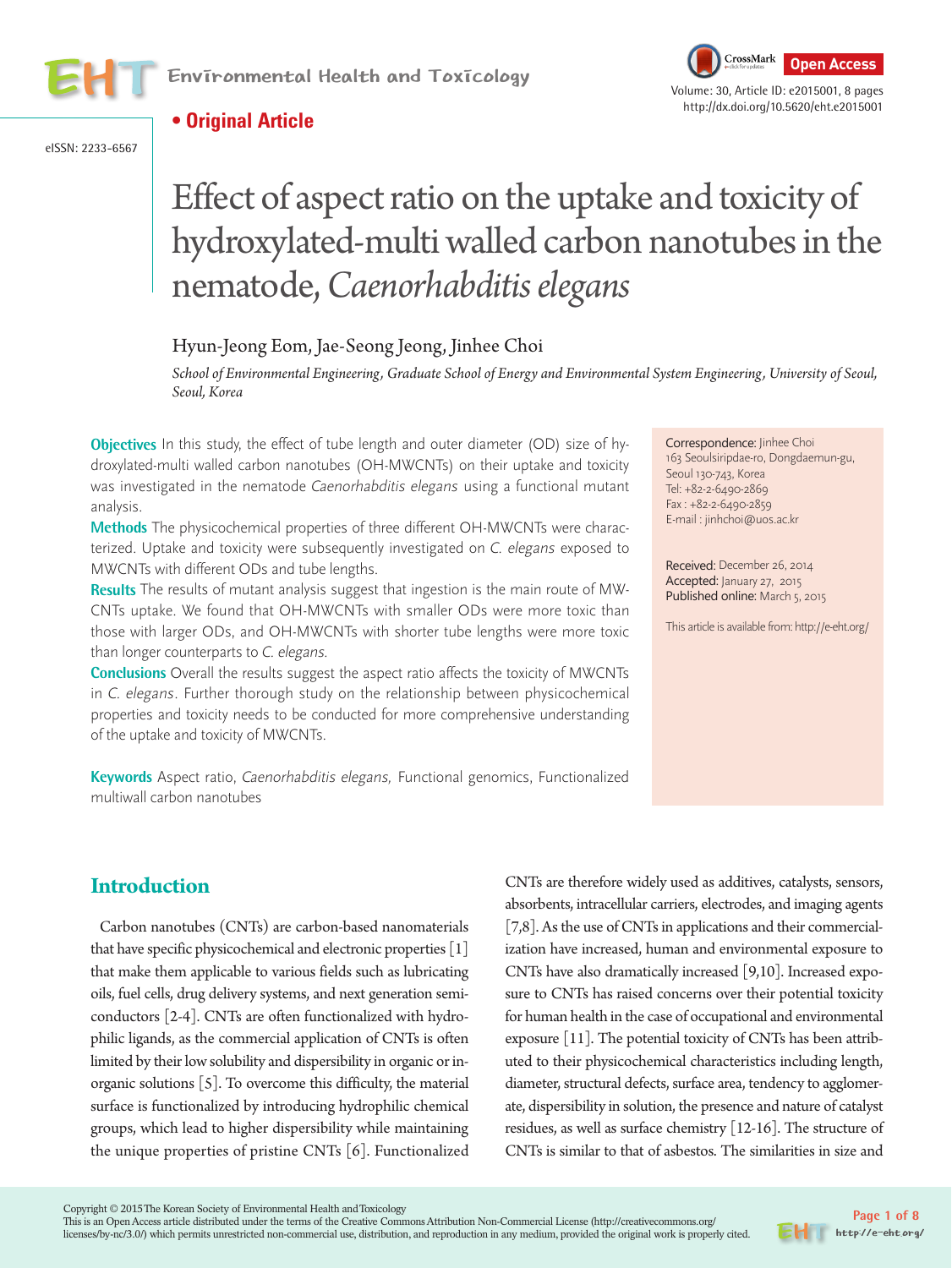shape between CNTs and asbestos fibers have led to concerns about major toxicity of CNTs. Several studies have reported that the high-aspect-ratio (i.e., length divided by diameter) of CNTs can induce pulmonary toxicity [17,18]. As seen with asbestos, high-aspect-ratio multi walled CNTs (MWCNTs) have greater toxicity and potential to induce mesothelioma than low-aspectratio MWCNTs [19].

Most of the previous toxicity studies of CNTs have focused on respiratory exposure pathways *in vivo* or *in vitro* assays with pulmonary cells, due to the similarity in the structure of CNTs with that of asbestos [19,20]. As potential mechanisms of toxicity of CNTs, most studies emphasize oxidative stress, inflammation, and fibrosis, etc. [20,21]. However, only limited studies are available on the ecotoxicity of CNT [22,23], much less on mechanisms of its toxicity using non-mammalian model species [24,25]. Another research gap in CNT toxicity lies in the potential hazard of functionalized CNTs. Though functionalized CNTs have wide application potential, most CNT toxicity studies have been conducted on pristine CNTs [26,27].

*C. elegans* is an emerging model in environmental toxicology,

both for mechanistic studies as well as high-throughput screening. Various special features such as its well characterized genome, genetic manipulability, ease of maintenance, short and prolific life cycle, transparent and small body size, etc. have led to an increasing use of *C. elegans* in toxicology [28]. Most of all, a rich collection of available mutants has made it possible to establish mutant screening assays which are not only sensitive and useful in estimating the effects of toxicants but may also shed light on the underlying mechanisms [28,29]. Recently, *C. elegans* has also been used increasingly as a model for investigating the toxicity of nanomaterials [30].

It has been well documented that physicochemical properties play an important role in the uptake of nanomaterials and subsequently in their toxicity. As described above, aspect ratio is considered an important factor in determining the toxicity of CNTs. Therefore, in this study we investigated whether the outer diameter (OD) size and tube length of hydroxylated (OH)- MWCNTs affected their uptake and toxicity in *C. elegans* using loss-of-function mutants. Representative genes for uptake and possible toxic mechanism were selected and loss-of-function

| <b>Table 1.</b> The mutant strains used in this study |  |
|-------------------------------------------------------|--|
|-------------------------------------------------------|--|

| Genotype              | Description <sup>a</sup>                                                                                                                                                                                                                                                                                                                                                                                                                                                  |
|-----------------------|---------------------------------------------------------------------------------------------------------------------------------------------------------------------------------------------------------------------------------------------------------------------------------------------------------------------------------------------------------------------------------------------------------------------------------------------------------------------------|
| rme-1 (b1045) V       | RME-1 is required for endocytosis, specifically for modulating endocytic transport through the endosomal recycling compartment (ERC)                                                                                                                                                                                                                                                                                                                                      |
| rme-2 (b1008) IV      | RME-2 functions as the yolk receptor, whose activity is required for yolk uptake during oogenesis                                                                                                                                                                                                                                                                                                                                                                         |
| rme-8 (b1023) I       | RME-8 is required for both receptor-mediated endocytosis and pinocytosis (fluid-phase endocytosis) in coelomocytes and other cell types;<br>rme-8 is also generally required for development and viability                                                                                                                                                                                                                                                                |
| sod-3 (gk235) X       | SOD-3 encodes an iron/manganese superoxide dismutase, predicted to be mitochondrial, that might defend against oxidative stress and<br>promote a normal lifespan; sod-3 mRNA levels are diminished by mutation of daf-16 and chromatin immunoprecipitation (ChIP) studies<br>demonstrate that DAF-16 can directly bind the sod-3 promoter                                                                                                                                 |
| ctl-2 (ok1137) II     | CTL-2 exhibits catalase and peroxidase activity in vitro, and thus likely functions in vivo as an antioxidant enzyme that protects cells from<br>reactive oxygen species; ctl-2 activity is required for a normal lifespan as well as for the extended lifespan seen in daf-2 mutant animals; in<br>addition, ctl-2 is required for normal egg-laying capacity and for normal peroxisomal morphology                                                                      |
|                       | cyp-35A2 (gk317) V CYP-35A2 encodes one of over 80 C. elegans cytochrome P450s, NADPH-dependent monooxygenases that metabolize endogenous and<br>exogenous compounds; RT-PCR experiments indicate that cyp-35A2 mRNA is upregulated in response to treatment with xenobiotics                                                                                                                                                                                             |
| $pmk-1$ ( $km25$ ) IV | PMK-1 encodes a mitogen-activated protein kinase (MAPK), orthologous to human p38 MAPK (OMIM:600289), that is required for eliciting<br>gonadal programmed cell death in response to Salmonella enterica infection; PMK-1 lies upstream of CED-9, a negative regulator of<br>apoptosis, in the programmed cell death pathway                                                                                                                                              |
| daf-16 (mu86) I       | DAF-16 encodes the sole C. elegans forkhead box O (FOXO) homologue; DAF-16 functions as a transcription factor that acts in the insulin/IGF-<br>1-mediated signaling (IIS) pathway that regulates dauer formation, longevity, fat metabolism, stress response, and innate immunity; DAF-16<br>regulates these various processes through isoform-specific expression, isoform-specific regulation by different AKT kinases, and differential<br>regulation of target genes |
| CEP-1(gk138) l.       | CEP-1 encodes an ortholog of the human tumor suppressor p53 (OMIM:191170, mutated in Li-Fraumeni syndrome) that promotes DNA<br>damage-induced apoptosis, is required for normal meiotic segregation in the germ line, and affects sensitivity to hypoxia-induced lethality and<br>longevity in response to starvation                                                                                                                                                    |
| hif-1 (ia4) $V$       | HIF-1 encodes an ortholog of the mammalian hypoxia-induced factor HIF-1, and is required for survival in hypoxic environments (1% oxygen)<br>that have no effect on wild-type C. elegans                                                                                                                                                                                                                                                                                  |
| mtl-2 (gk125) V       | MTL-2 functions in metal detoxification and homeostasis and stress adaptation; in addition, mtl-2 plays a role in regulating growth and fertility;<br>mtl-2 expression is induced in larval and adult intestinal cells following exposure to cadmium or heat shock                                                                                                                                                                                                        |
|                       | hsp-16.2 (gk249) V HSP-16.2 encodes a 16-kD heat shock protein (HSP) that is a member of the hsp16/hsp20/alphaB-crystallin (HSP16) family of heat shock<br>proteins. HSP-16.2 has been shown to interact with intracellular human beta amyloid peptide, a primary component of the extracellular<br>plaques found in Alzheimer's disease; HSP-16.2 likely functions as a passive ligand temporarily preventing unfolded proteins from aggregating                         |
| eat-2 (ad465) Il      | EAT-2 functions postsynaptically in pharyngeal muscle to regulate the rate of pharyngeal pumping; eat-2 is also required for a normal life span<br>and defecation                                                                                                                                                                                                                                                                                                         |

a From WormBase http://www.wormbase.org/.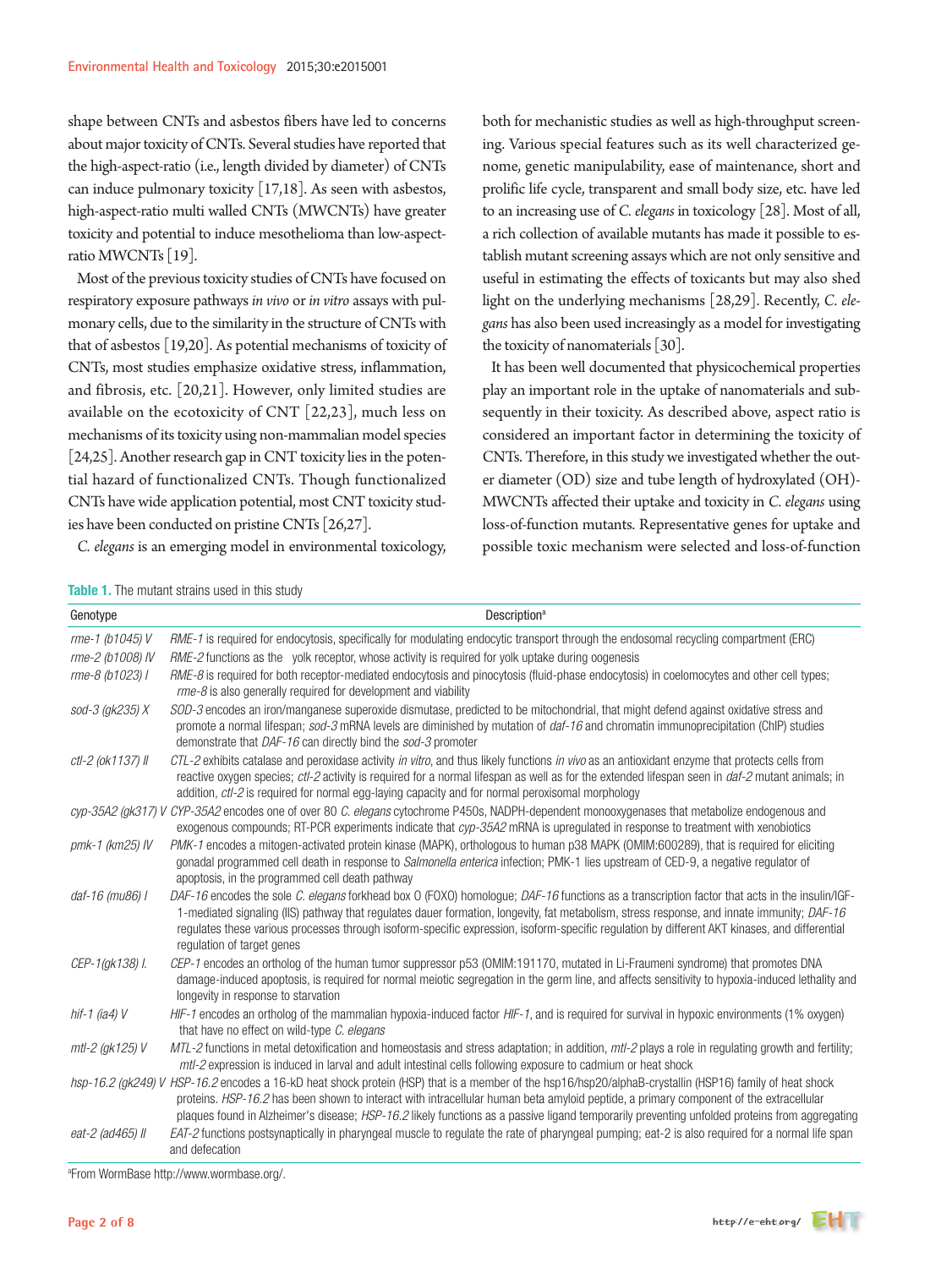mutants of these genes were exposed to OH-MWCNTs and their responses compared with that of *wildtype*. We interpreted the arbitrary response of each mutant compared to *wildtype* as an indicator of how these genes are involved in the toxicity of different types of MWCNTs.

# **Materials and Methods**

#### Growth of*C. elegans*and Treatment with Multi Walled Carbon Nanotubes

*C. elegans* were grown in Petri dishes on nematode growth medium and fed with OP50 strain *Escherichia coli.* Worms were incubated at 20°C, with young adults (3 days old) from an agesynchronized culture then being used in all the experiments. *Wildtype* and mutants were provided by the *Caenorhabditis* Genetics Center (www.CGC.org) at the University of Minnesota. Descriptions of the selected *C. elegans* mutants are in Table 1.

#### Multi-wall Carbon Nanotubes

Three different types of OH-MWCNTs were purchased from Cheaptube (www.cheaptube.com). Detailed physicochemical properties of the OH-MWCNTs are presented in Tables 2 and 3. Before exposure to *C. elegans,* each type of MWCNTs was sonicated for 1 hour using a sonicator (Branson-5210; Branson Inc., Danbury, CT, USA) in distilled water. Starting from stock solutions, experimental concentrations of MWCNTs were prepared in K-medium (0.032 M KCl and 0.051 M NaCl) for *C. elegans* exposure. The shape and crystal structure of the MW-CNTs were determined using a LIBRA 120 transmission electron microscope (TEM; Carl Zeiss, Oberkochen, Baden-Württemberg, Germany). The size distribution and zeta potential of MWCNTs in *C. elegans* K-media was measured using an electrophoretic light scattering spectrophotometer (ELS; ELS- 8000; Otsuka Electronics, Osaka, Japan).

#### *C. elegans* Mortality Test

*Wildtype* and mutant *C. elegans* were exposed to pristine and OH-MWCNTs at a concentration of 500 mg/L in K-media with *E. coli* OP50 as food. Twenty young adult worms were transferred to 96-well tissue culture plates containing 100 μL of the test solution in each. The worms were exposed for 48 hours at 20°C.

#### Statistical Analysis

Data are presented in arbitrary units compared to the control, with statistical differences between the *wildtype* and mutants relating to survival determined by an analysis of variance test, with a Dunnett's multiple comparison test. All statistical tests were performed with the SPSS version 12.0 KO (SPSS Inc., Chicago, IL, USA).

## **Results**

#### Outer Diameter Size-dependent Toxicity  *Physicochemical Properties*

We examined the physicochemical properties of two different type of OH-MWCNTs (Table 2). The OH-MWCNTs had the same tube length (10 to 30 μm) with different OD sizes (Small-OD-MWCNTs, 8 to 15 nm; Large-OD-MWCNTs 20 to 30 nm). The Small-MWCNTs had a greater aspect ratio range (666.7 to 3750) than the Large-MWCNTs (333.3 to 1500). The shape and structure of the MWCNTs were monitored with TEM and their hydrodynamic diameter (HDD) was measured using ELS. Their HDD ranged from 5000 to 9000 nm in K-media. When two different OH-MWCNTs were dispersed in Kmedia, the HDD of the Small-MWCNTs (5000 to 7000 nm)

Table 2. Physicochemical properties of hydroxylated-multi walled carbon nanotubes (OH-MWCNTs) with different sized outer diameters (ODs)

|                                  | OD size of OH-MWCNTs (nm) |                      |  |  |
|----------------------------------|---------------------------|----------------------|--|--|
|                                  | 8-15 (Small-MWCNTs)       | 20-30 (Large-MWCNTs) |  |  |
| Tube length $(\mu m)$            | $10 - 30$                 |                      |  |  |
| Purity (%)                       | 95                        |                      |  |  |
| Aspect ratio                     | 666.7 - 3750              | 333.3-1500           |  |  |
| Zeta potential (mV)              | $-31.5$                   | $-22.3$              |  |  |
| Hydrodynamic diameters (nm)      | 5000-7000                 | 6000-9000            |  |  |
| Transmission electron microscope |                           |                      |  |  |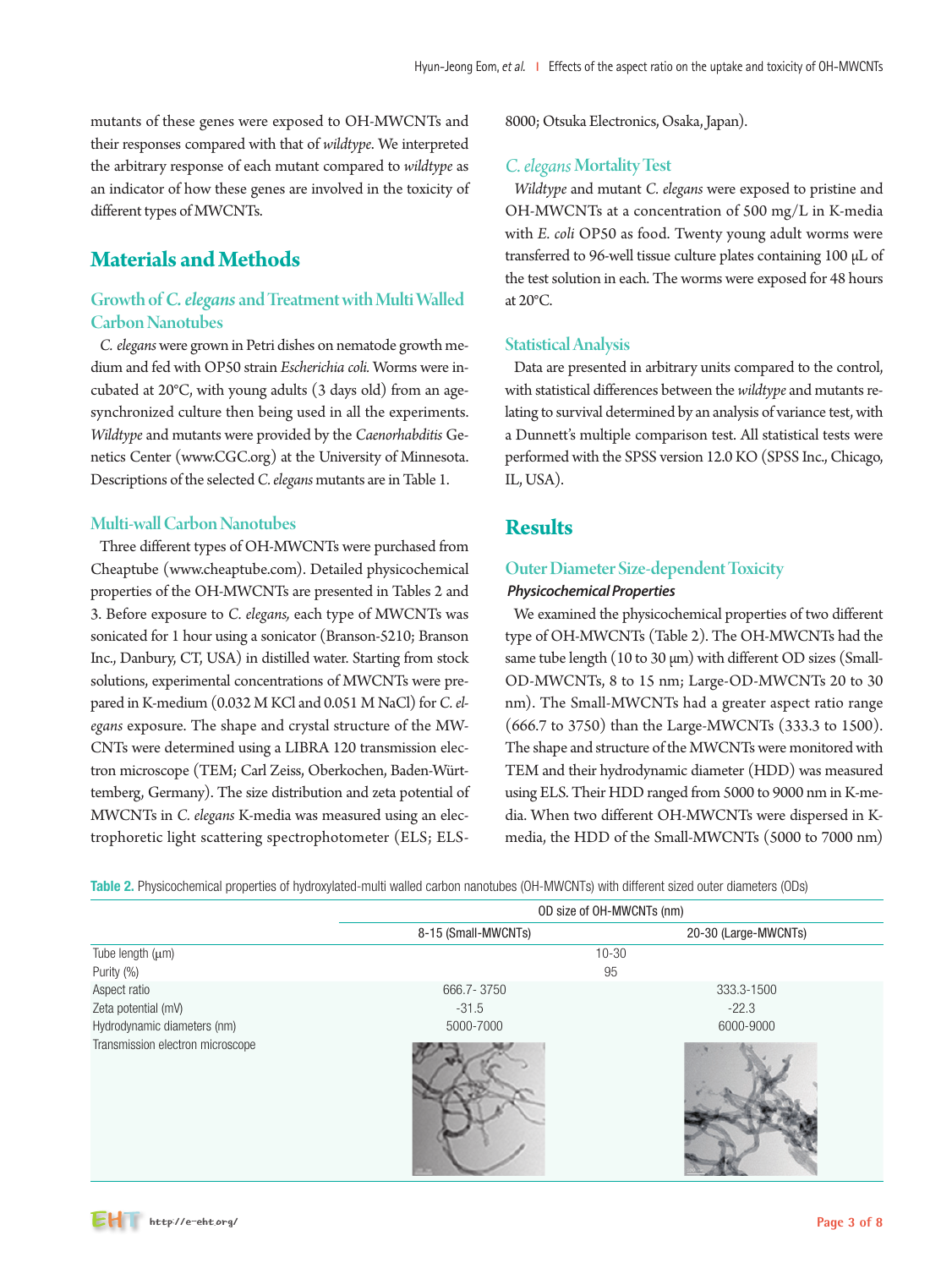was less than that of the Large-MWCNTs (6000 to 9000 nm). Their dispersity was affected by the structural properties (OD and HDD) of OH-MWCNTs in aqueous phase. The zeta potentials of the MWCNTs, which indicate their ionic stability in aquatic media, were measured in K-media. The OH-MWCNTs had negative zeta potentials, -30.8 mV in the case of Small-MW-CNTs and -22.3 mV in the case of Large-MWCNTs.

#### Mechanism of Uptake and Toxicity

To identify whether the OD sizes of the OH-MWCN affected their uptake and toxicity in *C. elegans*, we selected loss-of-function mutants of genes involved in uptake (i.e., *rme-1, -2, -8* [endocytosis], *eat-2* [pharyngeal pumping defect]) and representative toxicity (i.e., *sod-3, ctl-2* [oxidative stress], *cyp35a2* [xenobiotic metabolism], *pmk-1, daf-16* [immune response] *cep-1*  (DNA damage], *hif-1* [hypoxia response], *mtl-2* [metal stress], and *hsp-16.2* [general stress]) and their responses were compared.

The comparative toxicity of OH-MWCNTs with different ODs showed Small-MWCNTs was more toxic than Large-MWCNTs in *wildtype C. elegans* (Table 4). Interestingly a smaller HDD was found in K-media exposed to Small-MWCNTs than in media exposed to their Large counterpart (Table 2). Among uptake-related mutants, *rme-1 (b1045)* and *rme-8 (b1023)* tended to show a more sensitive response than *wildtype* in response to Small-MWCNTs exposure, while the toxicity of Big-MWCNTs did not affect. The toxicity by MWCNTs was completely rescued in *eat-2 (ad465)* mutant, which suggests that ingestion is the main route of MWCNTs uptake.

Exposure to Small-MWCNTs led to a decrease in survival for the toxic response related mutant, *pmk-1 (km25), sod-3 (gk235), cep-1 (gk138), cyp35a2 (gk317), mtl-2 (gk125),* and *hsp-16.2*  *(gk249)* comparing to exposure with Big-MWCNTs. Especially, the *sod-3 (gk235), cyp35a2 (gk317),* and *mtl-2 (gk125)* mutants were more sensitive than *wildtype* to Small-MWCNTs exposure.

## Tube Length Dependent Toxicity

#### *Physicochemical Properties*

Table 3 described the properties of OH-MWCNTs with different tube length. OH-MWCNTs have a same OD size (8 to 15 nm) and different tube length (Short-MWCNTs, 0.5 to 2.0 μm; Long-MWCNTs, 10 to 30 μm). Long-MWCNTs have a higher aspect ratio ranges (666. 7 to 3750) than Short-MWCNTs (33.3 to 250). The shape and structure of MWCNTs were monitored with TEM, the HDD was measured using ELS. When two different OH-MWCNTs were dispersed in K-media, HDD of Short-MWCNTs (700 to 1200 nm) was smaller than that Long-MWCNTs (5000 to 7000 nm). The zeta potentials of MW-CNTs had negative zeta potentials, both MWCNTs were observed very similar zeta potentials, -31.5 mV and -30.8 mV.

#### *Mechanism of uptake and toxicity*

Comparing the toxicities of Short-MWCNTs and Long-MW-CNTs showed that MWCNTs with a shorter tube length were more toxic than those with a longer tube length in *wildtype C. elegans* (Table 4). In terms of the uptake mechanism, the survival of the *eat-2 (ad465)* mutant increased when compared with *wildtype* exposed to Short-MWCNTs and Long-MWCNTs. This result suggests that the possible uptake route of MWCNTs is via ingestion. Among uptake-related mutants, *rme-1 (b1045)* and *rme-8 (b1023)* tended to show a more sensitive response than *wildtype* in response to Short- MWCNTs and Long-MWCNTs.

Among toxic response related mutants, the *pmk-1 (km25)* and *cep-1 (gk138)* mutants were more sensitive than *wildtype* to

Table 3. Physicochemical properties of hydroxylated-multi walled carbon nanotubes (OH-MWCNTs) with different tube lengths

|                                  | Tube length of OH-MWCNTs (µm) |                     |  |  |  |
|----------------------------------|-------------------------------|---------------------|--|--|--|
|                                  | 0.5-2.0 (Short-MWCNTs)        | 10-30 (Long-MWCNTs) |  |  |  |
| Outer diameter size (nm)         | $8 - 15$                      |                     |  |  |  |
| Purity (%)                       | 95                            |                     |  |  |  |
| Aspect ratio                     | 33.3-250                      | 666.7-3750          |  |  |  |
| Zeta potential (mV)              | $-31.5$                       | $-30.8$             |  |  |  |
| Hydrodynamic diameters (nm)      | 700-1200                      | 5000-7000           |  |  |  |
| Transmission electron microscope |                               |                     |  |  |  |

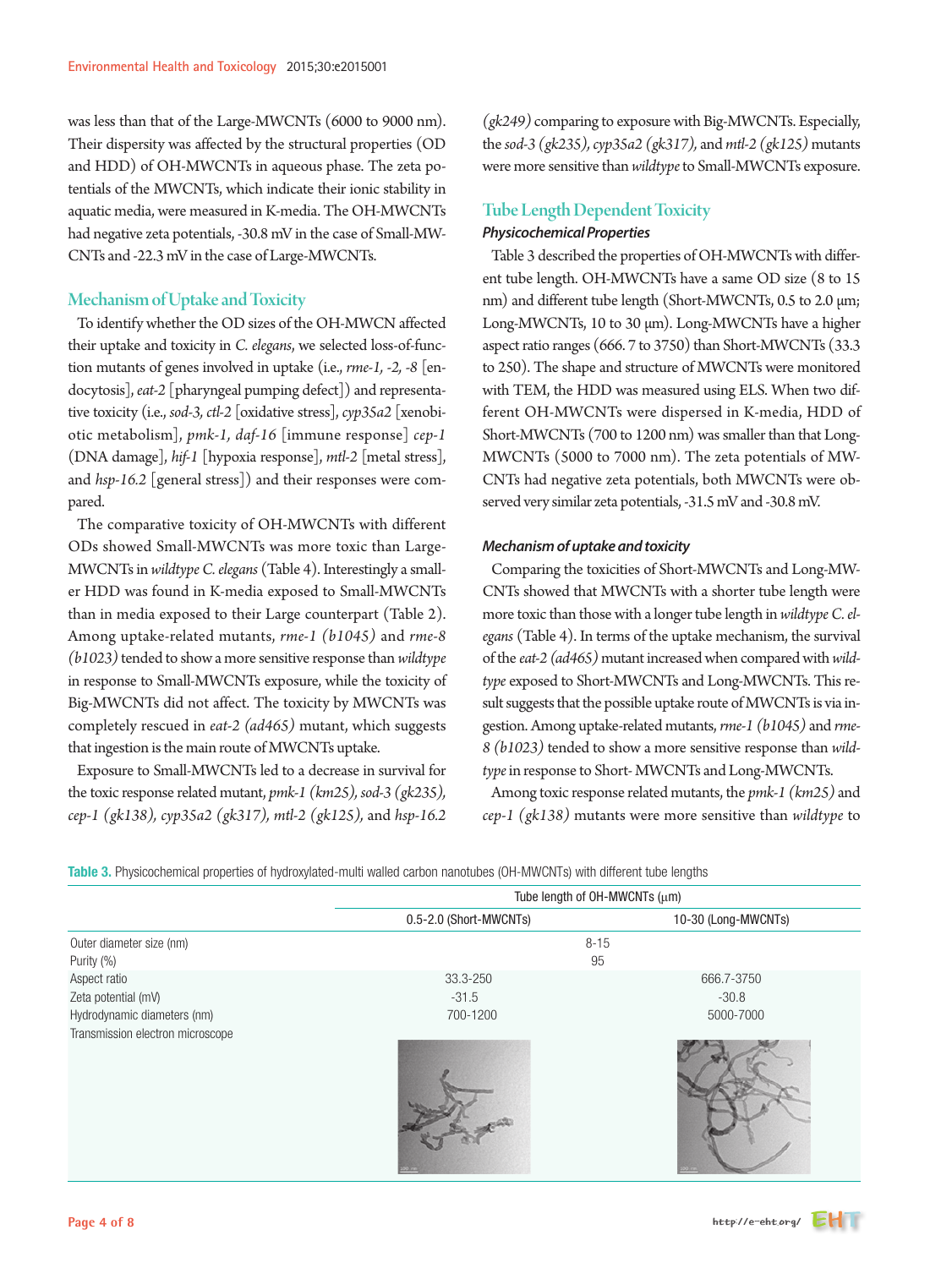|                                                             |                                                      |                                                           |                                                      | Tube length of MWCNTs (um)                                                               |                                                           |  |
|-------------------------------------------------------------|------------------------------------------------------|-----------------------------------------------------------|------------------------------------------------------|------------------------------------------------------------------------------------------|-----------------------------------------------------------|--|
|                                                             |                                                      | $8 - 15$                                                  | $20 - 30$                                            | $0.5 - 2.0$                                                                              | $10 - 30$                                                 |  |
| Wildtype                                                    | N <sub>2</sub>                                       | $79.5 \pm 11.3$                                           | $100.2 \pm 0.2$                                      | $64.8 \pm 15.8^a$                                                                        | 79.5±11.3                                                 |  |
| Endocytosis                                                 | rme-1 (b1045)<br>rme-2 (b1008)<br>rme-8 (b1023)      | $46.7 \pm 18.2$ *<br>$83.0 \pm 15.4$<br>$53.0 \pm 19.5^*$ | $99.0 \pm 0.7$<br>$99.7 \pm 0.3$<br>$99.3 \pm 0.4$   | $39.0 + 23.9^{\circ}$<br>$59.3 \pm 16.4$ <sup>a*</sup><br>$21.7 \pm 19.2$ <sup>a**</sup> | $46.7 \pm 18.2$ *<br>$83.0 \pm 15.4$<br>$53.0 \pm 19.5^*$ |  |
| Pharyngeal pumping defect                                   | eat-2 (ad465)                                        | $100.0 \pm 0.0$                                           | $100.0 \pm 0.0$                                      | $100.0 \pm 0.0^a$                                                                        | $100.0 \pm 0.0$                                           |  |
| Immune response                                             | pmk-1 (km25)<br>daf-16 (mu86)                        | $66.6 \pm 31.6$<br>$86.1 \pm 10.7$                        | $98.0 \pm 4.9$<br>$96.1 \pm 3.9$                     | $35.1 \pm 35.1^a$<br>75.0 ± 24.3 <sup>a</sup>                                            | $66.6 \pm 31.6$<br>$86.1 \pm 10.7$                        |  |
| Oxidative stress                                            | sod-3 (gk235)<br>ctl-2 (ok1137)                      | $50.6 \pm 23.8$<br>$97.2 \pm 2.0$                         | $99.4 \pm 0.6$<br>$100.0 \pm 0.0$                    | 66.1 $\pm$ 29.8 <sup>a</sup><br>$92.2 \pm 0.78^a$                                        | $50.6 \pm 23.8$<br>$97.2 \pm 2.0$                         |  |
| DNA damage                                                  | cep-1 (gk138)                                        | 79.0 ± 22.9                                               | $100.7 \pm 3.3$                                      | $37.9 \pm 34.7^a$                                                                        | 79.0±22.9                                                 |  |
| Xenobiotic metabolism                                       | cyp35a2 (gk317)                                      | $46.1 \pm 26.9$                                           | $100.0 \pm 0.0$                                      | $82.8 \pm 13.3$                                                                          | $46.1 \pm 26.9$                                           |  |
| Hypoxia response<br>Metal stress<br>General stress response | hif-1 ( $ia4$ )<br>mtl-2 (gk125)<br>hsp-16.2 (gk249) | $96.1 \pm 4.8$<br>$37.2 \pm 30.7$<br>$66.1 \pm 24.8$      | $100.0 \pm 1.0$<br>$98.9 \pm 1.1$<br>$100.6 \pm 0.6$ | $98.9 \pm 1.5$<br>$66.7 \pm 33.3$<br>70.0±30.8                                           | $96.1 \pm 4.8$<br>$37.2 \pm 30.7$<br>$66.1 \pm 24.8$      |  |
|                                                             |                                                      | <b>Strain</b>                                             |                                                      | OD size of OH-MWCNTs (nm)                                                                |                                                           |  |

Table 4. Survival of *wildtype* and uptake and toxicity related mutants of *C. elegans* exposed to multi walled carbon nanotubes (MWCNTs) with different sized ODs and tube lengths

Values are presented as the mean±standard error compared to control (control=100, n=3) by two-tailed *t*-test.

OH-MWCNTs, hydroxylated-MWCNTs; ODs, outer diameters.

a From Eom HJ et al. Chem Biol Interact 2015;239:153-163 [33].

\**p*<0.05, \*\**p*<0.01.

Short-MWCNTs exposure, whereas *sod-3 (gk235), cyp35a2 (gk317)* and *mtl-2 (gk125)* mutants were more sensitive than *wildtype* to Long-MWCNTs exposure. This result showed that each mutant had a different sensitivity to MWCNTs of different lengths.

## **Discussion**

Many studies have reported that endocytosis/phagocytosis is the cellular uptake mechanism of CNTs [31]. We investigated whether endocytosis was involved in the uptake mechanism of MWCNTs in *C. elegans* using endocytosis defective mutants such as *rme-1,-2,-8*. Receptor-mediated endocytosis (RME) is called clathrin-dependent endocytosis as the most common pathway and has been demonstrated to be the internalization mechanism of CNTs [31]. Unexpectedly, all three *rme* mutants showed a sensitive response to Short-MWCNTs and *rme-1 (b1028)* and *rme-8 (b1023)* tended to show a more sensitive response than *wildtype* in response to Long-MWCNTs (Table 4). Chen et al. [32] reported that amide-single walled CNTs inhibited endocytosis may result in decreased *C. elegans* growth due to reduced nutrient uptake. Thus, we suggest that endocytosis via the RME pathway may not be involved in the uptake of OH-MWCNTs. In addition, we previously demonstrated phagocytosis as the uptake mechanism of MWCNTs [33]. Finally, toxicity was completely rescued in a pharyngeal pumping mutant, *eat-2 (ad465)*, which strongly suggests that ingestion is the main route of MWCNTs uptake.

We hypothesized that the OD and tube length of MWCNTs

plays a role in the toxicity of MWCNTs. Only a few studies have evaluated the role of their diameter in the toxicity of CNTs [14,34]. Nagai et al. [35] compared the toxicity of two different MW-CNTs that had similar hydrophobicity, surface reactivity and length, but different diameters (9.4 and 70 nm). They found that the thin MWCNTs were significantly more toxic than the thicker ones, both *in vitro* and *in vivo.* Another study also reported that thin MWCNTs showed cytotoxicity and inflammatory and carcinogenic properties. In the current study, the MW-CNTs with a smaller OD appeared more toxic than the larger one in *wildtype C. elegans* (Table 4). Moreover, in the mutant test, the Small-MWCNTs significantly increased the mortality of *sod-3 (gk235), cyp35a2 (gk317),* and *mtl-2 (gk249)* mutants compared to *wildtype*, suggesting that the toxicity of MWCNTs with smaller OD sizes might be related to oxidative stress, xenobiotic metabolism and metal stress. However, further more in depth study would be needed to understand the mechanism.

Regarding the length of MWCNTs, several studies have shown that CNTs with longer lengths and larger diameters have greater toxicity than smaller ones [34]. Another group has also shown that short CNTs do not result in damage to cells. Despite the fact that most studies have shown that longer and wider CNTs lead to greater toxicity, some researchers have found the opposite [36,37]. In the present study, we found the MWCNTs with a shorter tube length were more toxic to *wildtype C. elegans*; however, mutant analysis provided a hint that the Short- and Long-MWCNTs might exert their toxicities via distinct mechanisms (Table 4). For example, Short-MWCNTs decreased the survival of *pmk-1 (km25)* and *cep-1 (138)* mutants compared to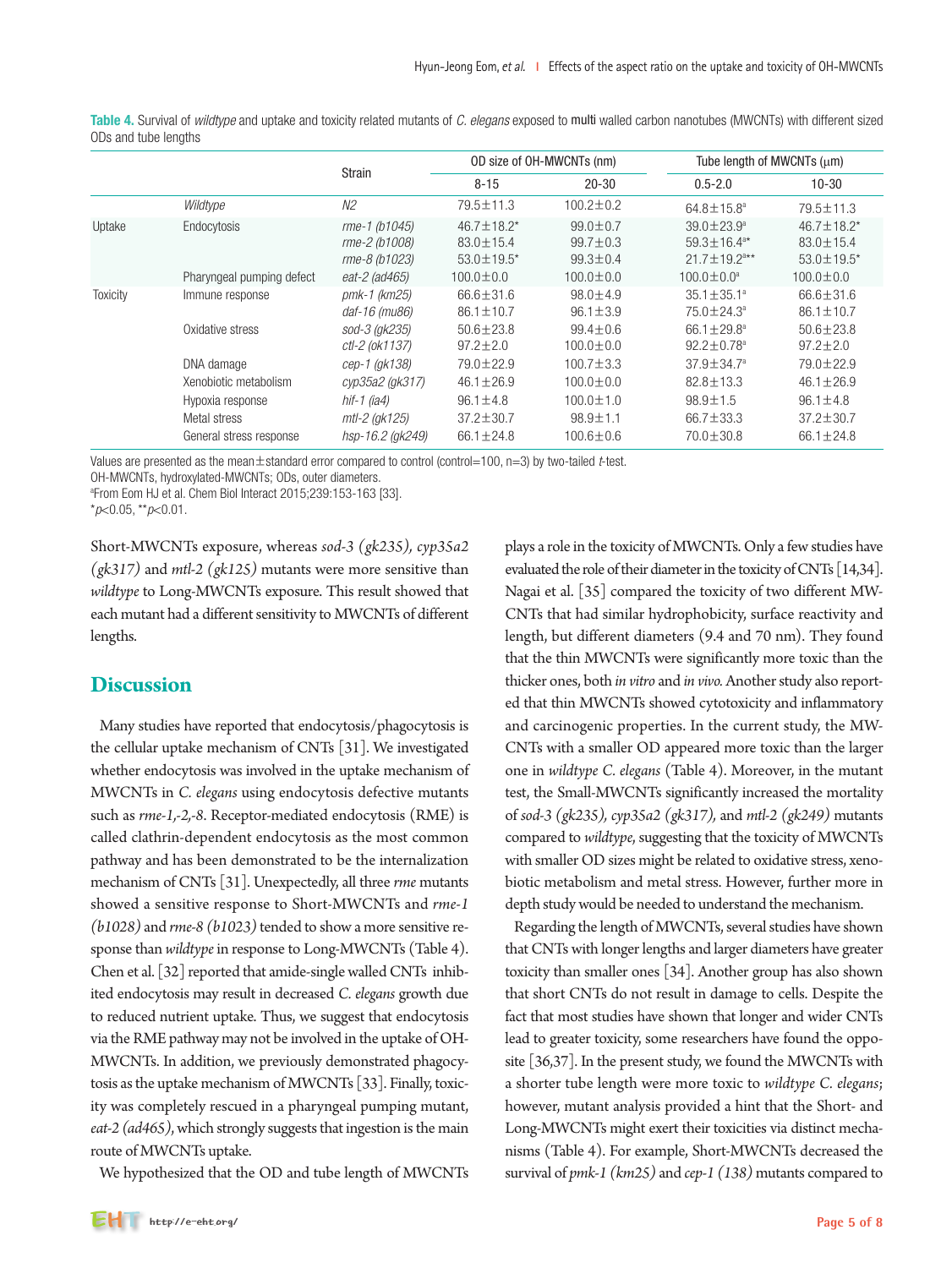| Carbon nanotube     | Tube length $(\mu m)$             | Diameter (nm)                      | Aspect ratio          | System                                | Toxic endpoint            | <b>Toxicity</b>       | Reference  |
|---------------------|-----------------------------------|------------------------------------|-----------------------|---------------------------------------|---------------------------|-----------------------|------------|
| <b>MWCNT</b>        | $0.1 - 1$<br>$1 - 3$              | 9.4<br>70                          | High<br>Low           | MH-S cells                            | Cytotoxicity              | High<br>Low           | 14         |
| <b>MWCNT</b>        | $0.1 - 1$<br>$1 - 3$              | 9.4<br>70                          | High<br>Low           | Wistar rats                           | Inflammation              | High<br>Low           | 14         |
| <b>MWCNT</b>        | $5 - 15$<br>$1 - 2$<br>$1 - 2$    | $20 - 60$<br>60-100<br>$<$ 10      | High<br>Medium<br>Low | A549 cells                            | DNA damage                | High<br>Medium<br>Low | 34         |
| <b>MWCNT</b>        | $5 - 15$<br>$1 - 2$<br>$1 - 2$    | $20 - 60$<br>$60 - 100$<br>$<$ 10  | High<br>Medium<br>Low | C57BL/6 mice                          | Inflammation              | High<br>Medium<br>Low | 34         |
| <b>MWCNT</b>        | $4.6 \pm 0.10$<br>$4.88 \pm 0.10$ | $52.4 \pm 0.72$<br>$116.2 \pm 1.6$ | High<br>Low           | Human peritoneal<br>Mesothelial cells | Cytotoxicity              | High<br>Low           | 35<br>35   |
| <b>MWCNT</b>        | $4.6 \pm 0.10$<br>$4.88 \pm 0.10$ | $52.4 \pm 0.72$<br>$116.2 \pm 1.6$ | High<br>Low           | Rat                                   | Carcinogenicity           | High<br>Low           | 38         |
| <b>MWCNT</b>        | 10<br>0.15                        | $10 - 15$<br>$10 - 16$             | High<br>Low           | CHO-K1 cells                          | Cytotoxicity              | High<br>Low           | 36         |
| <b>BSA-MWCNTs</b>   | $0.8 + 0.5$<br>$0.2 \pm 0.1$      | 19.9±8.25<br>19.9±8.25             | High<br>Low           | Zebrafish                             | Developmental<br>toxicity | Low<br>High           | 39         |
| AT-MWCNT<br>f-MWCNT | $77 + 31$<br>$4.1 \pm 3.7$        | $17\pm 619±7$                      | High<br>Low           | Escherichia coli<br>K12               | Toxicity assays           | Low<br>High           | 40         |
| <b>MWCNTs</b>       | $10 - 30$                         | $8 - 15$<br>$20 - 30$              | High<br>Low           | C. elegans                            | Mortality                 | High<br>Low           | This study |
| <b>MWCNTs</b>       | $10 - 30$<br>$0.5 - 20$           | $8 - 15$<br>$8 - 15$               | High<br>Low           | C. elegans                            | Mortality                 | Low<br>High           | This study |

|  |  | Table 5. Effect of aspect ratio on the toxicity of multi walled carbon nanotubes (MWCNTs) |  |  |  |  |  |  |  |
|--|--|-------------------------------------------------------------------------------------------|--|--|--|--|--|--|--|
|--|--|-------------------------------------------------------------------------------------------|--|--|--|--|--|--|--|

BSA-MWCNTs, bovine serum albumin functionalized MWCNTs; AT-MWCNT, acid treated MWCNT; f-MWCNT, functionalized MWCNT; MH-S, murine alveolar macrophages; A549 cells, human alveolar carcinoma epithelial cells; CHO-K1, Chinese hamster ovary cells.

*wildtype*, which represented genes in the mitogen-activated protein kinase pathway and DNA damage repair, respectively, while Long-MWCNTs affected the *sod-3 (gk235), cyp35a2 (gk317),*  and *mtl-2 (gk249)* mutants. However, here again further study would be needed in order to understand the mechanisms involved.

Aspect ratio (length-to-diameter ratio) is known to affect MWCNT's toxicity. We therefore investigated toxicity according to the aspect ratio. Many studies have reported that high aspect ratio (long and thin) MWCNTs show more toxicity than low aspect ratio MWCNTs [19,38]. Our results comparing OD sizes support this, as Small-MWCNTs, which had a high aspect ratio, were more toxic than their Large counterpart (Tables 2 and 4). However, the comparison of tube lengths showed the opposite, as the short MWCNTs, which had a low aspect ratio, were more toxic than the long one, which had a high aspect ratio (Tables 3 and 4). In Table 5 we summarize the relationship between aspect ratio and toxicity of CNTs observed here as well as reported previously by other groups. Taken together, CNTs with a high aspect ratio are generally more toxic than those with a low aspect ratio, but this was not always observed, probably due to other factors that affect CNTs toxicity.

Our mutant analysis provides an insight into the mechanism of uptake and toxicity, as we found that each mutant had a different sensitivity different MWCNTs. However, we cannot yet fully explain the variation in the responses of the different mutants. More evidence is needed to fully understand the mechanism of toxicity of MWCNTs.

In conclusion, we have demonstrated that deceasing the OD size and tube length of MWCNTs increased their toxicity to *C. elegans,* which suggests that diameter and length are important parameters to be considered in CNT-induced toxicity. This and other information will help in designing safer CNTs.

# **Acknowledgements**

This work was supported by a grant from the Korean Ministry of Environment as "Environmental Health R&D Program" (no. 2012001370009). *Wildtype (N2)* and mutant strains (described in Table 1) were provided by the CGC, which is funded by NIH Office of Research Infrastructure Programs (P40 OD010440).

# **Conflict of Interest**

The authors have no conflicts of interest with material presented in this paper.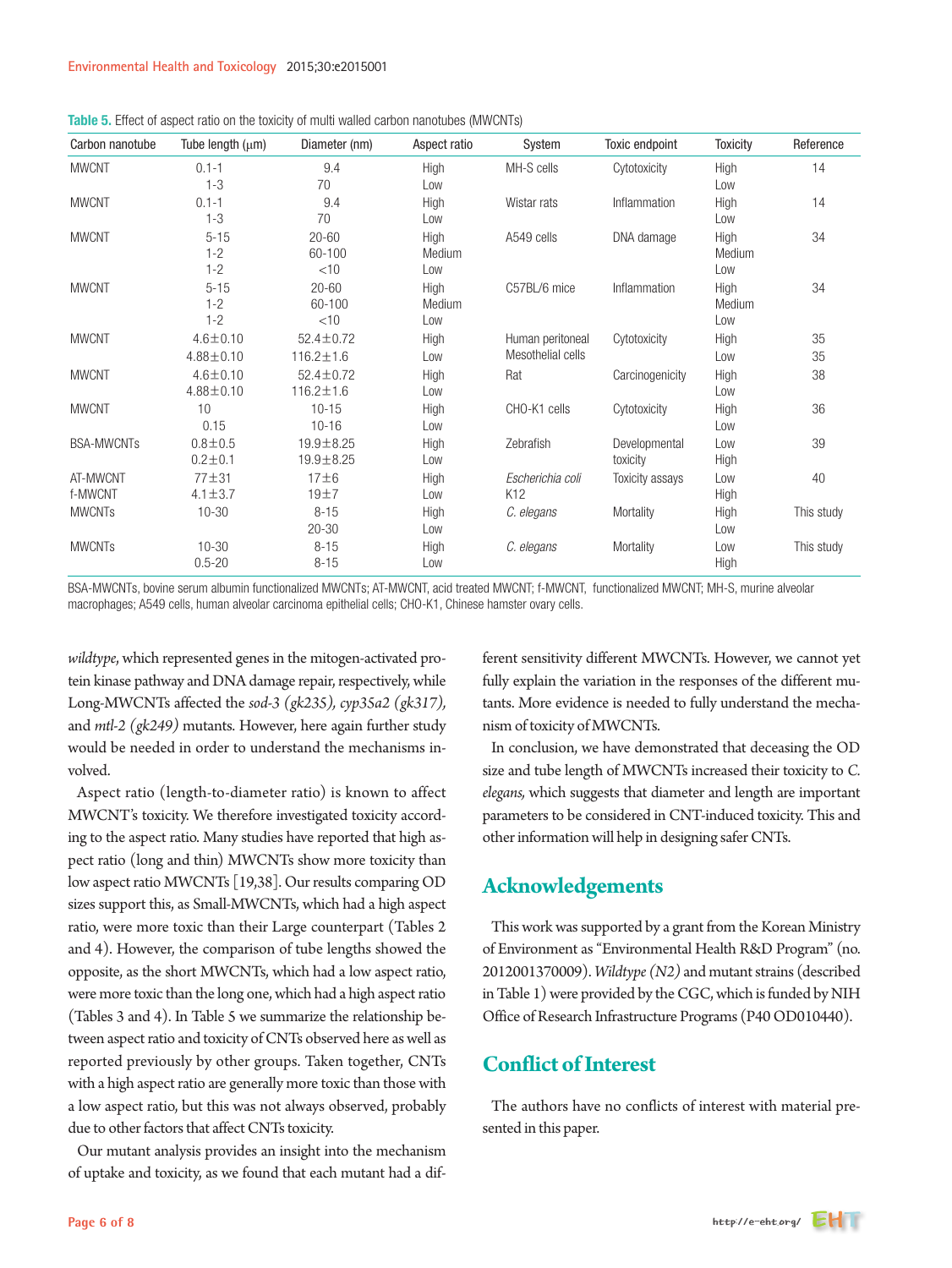# **References**

- 1. Lin Y, Taylor S, Li H, Fernando KS, Qu L, Wang W, et al. Advances toward bioapplications of carbon nanotubes. J Mate Chem 2004; 14(4):527-541.
- 2. Bianco A, Kostarelos K, Partidos CD, Prato M. Biomedical applications of functionalised carbon nanotubes. Chem Commun (Camb) 2005;(5):571-577.
- 3. Hu H, Ni Y, Montana V, Haddon RC, Parpura V. Chemically functionalized carbon nanotubes as substrates for neuronal growth. Nano Lett 2004;4(3):507-511.
- 4. Peer D, Karp JM, Hong S, Farokhzad OC, Margalit R, Langer R. Nanocarriers as an emerging platform for cancer therapy. Nat Nanotechnol 2007;2(12):751-760.
- 5. Wu H, Tang B, Wu P. Novel ultrafiltration membranes prepared from a multi-walled carbon nanotubes/polymer composite. J Memb Sci 2010;362(1-2):374-383.
- 6. Tasis D, Tagmatarchis N, Bianco A, Prato M. Chemistry of carbon nanotubes. Chem Rev 2006;106(3):1105-1136.
- 7. Vardharajula S, Ali SZ, Tiwari PM, Eroğlu E, Vig K, Dennis VA, et al. Functionalized carbon nanotubes: biomedical applications. Int J Nanomedicine 2012;7:5361-5374.
- 8. Jain S, Thakare VS, Das M, Godugu C, Jain AK, Mathur R, et al. Toxicity of multiwalled carbon nanotubes with end defects critically depends on their functionalization density. Chem Res Toxicol 2011;24(11):2028-2039.
- 9. Lewinski N, Colvin V, Drezek R. Cytotoxicity of nanoparticles. Small 2008;4(1):26-49.
- 10. Donaldson K, Aitken R, Tran L, Stone V, Duffin R, Forrest G, et al. Carbon nanotubes: a review of their properties in relation to pulmonary toxicology and workplace safety. Toxicol Sci 2006;92(1):5-  $22.$
- 11. Helland A, Wick P, Koehler A, Schmid K, Som C. Reviewing the environmental and human health knowledge base of carbon nanotubes. Environ Health Perspect 2007;115(8):1125-1131.
- 12. Kolosnjaj-Tabi J, Hartman KB, Boudjemaa S, Ananta JS, Morgant G, Szwarc H, et al. In vivo behavior of large doses of ultrashort and full-length single-walled carbon nanotubes after oral and intraperitoneal administration to Swiss mice. ACS Nano 2010;4(3):1481- 1492.
- 13. Tabet L, Bussy C, Setyan A, Simon-Deckers A, Rossi MJ, Boczkowski J, et al. Coating carbon nanotubes with a polystyrene-based polymer protects against pulmonary toxicity. Part Fibre Toxicol 2011;8:3.
- 14. Fenoglio I, Aldieri E, Gazzano E, Cesano F, Colonna M, Scarano D, et al. Thickness of multiwalled carbon nanotubes affects their lung toxicity. Chem Res Toxicol 2012;25(1):74-82.
- 15. Qu G, Bai Y, Zhang Y, Jia Q, Zhang W, Yan B. The effect of multiwalled carbon nanotube agglomeration on their accumulation in and damage to organs in mice. Carbon 2009;47(8):2060-2069.
- 16. Liu X, Guo L, Morris D, Kane AB, Hurt RH. Targeted removal of bioavailable metal as a detoxification strategy for carbon nanotubes. Carbon N Y 2008;46(3):489-500.
- 17. Han SG, Andrews R, Gairola CG. Acute pulmonary response of mice to multi-wall carbon nanotubes. Inhal Toxicol 2010;22(4):340-

347.

- 18. Poland CA, Duffin R, Kinloch I, Maynard A, Wallace WA, Seaton A, et al. Carbon nanotubes introduced into the abdominal cavity of mice show asbestos-like pathogenicity in a pilot study. Nat Nanotechnol 2008;3(7):423-428.
- 19. Shvedova AA, Kisin E, Murray AR, Johnson VJ, Gorelik O, Arepalli S, et al. Inhalation vs. aspiration of single-walled carbon nanotubes in C57BL/6 mice: inflammation, fibrosis, oxidative stress, and mutagenesis. Am J Physiol Lung Cell Mol Physiol 2008;295(4):L552- L565.
- 20. Donaldson K, Murphy FA, Duffin R, Poland CA. Asbestos, carbon nanotubes and the pleural mesothelium: a review of the hypothesis regarding the role of long fibre retention in the parietal pleura, inflammation and mesothelioma. Part Fibre Toxicol 2010;7:5.
- 21. Reddy AR, Reddy YN, Krishna DR, Himabindu V. Multi wall carbon nanotubes induce oxidative stress and cytotoxicity in human embryonic kidney (HEK293) cells. Toxicology 2010;272(1- 3):11-16.
- 22. Galloway T, Lewis C, Dolciotti I, Johnston BD, Moger J, Regoli F. Sublethal toxicity of nano-titanium dioxide and carbon nanotubes in a sediment dwelling marine polychaete. Environ Pollut 2010;158(5):1748- 1755.
- 23. Mouchet F, Landois P, Puech P, Pinelli E, Flahaut E, Gauthier L. Carbon nanotube ecotoxicity in amphibians: assessment of multiwalled carbon nanotubes and comparison with double-walled carbon nanotubes. Nanomedicine (Lond) 2010;5(6):963-974.
- 24. Zhao Y, Wu Q, Li Y, Nouara A, Jia R, Wang D. In vivo translocation and toxicity of multi-walled carbon nanotubes are regulated by microRNAs. Nanoscale 2014;6(8):4275-4284.
- 25. Klaper R, Arndt D, Setyowati K, Chen J, Goetz F. Functionalization impacts the effects of carbon nanotubes on the immune system of rainbow trout, Oncorhynchus mykiss. Aquat Toxicol 2010;100(2):211- 217.
- 26. Ji L, Chen W, Duan L, Zhu D. Mechanisms for strong adsorption of tetracycline to carbon nanotubes: a comparative study using activated carbon and graphite as adsorbents. Environ Sci Technol 2009;43(7):2322-2327.
- 27. Yang ST, Luo J, Zhou Q, Wang H. Pharmacokinetics, metabolism and toxicity of carbon nanotubes for biomedical purposes. Theranostics 2012;2(3):271-282.
- 28. Leung MC, Williams PL, Benedetto A, Au C, Helmcke KJ, Aschner M, et al. Caenorhabditis elegans: an emerging model in biomedical and environmental toxicology. Toxicol Sci 2008;106(1):5-28.
- 29. Roh JY, Sim SJ, Yi J, Park K, Chung KH, Ryu DY, et al. Ecotoxicity of silver nanoparticles on the soil nematode Caenorhabditis elegans using functional ecotoxicogenomics. Environ Sci Technol 2009;43(10):3933-3940.
- 30. Choi J, Tsyusko OV, Unrine JM, Chatterjee N, Ahn JM, Yang X, et al. A micro-sized model for the in vivo study of nanoparticle toxicity: what has Caenorhabditis elegans taught us? Environ Chem 2014;11(3):227-246.
- 31. Jin H, Heller DA, Strano MS. Single-particle tracking of endocytosis and exocytosis of single-walled carbon nanotubes in NIH-3T3 cells. Nano Lett 2008;8(6):1577-1585.
- 32. Chen PH, Hsiao KM, Chou CC. Molecular characterization of toxicity mechanism of single-walled carbon nanotubes. Biomaterials